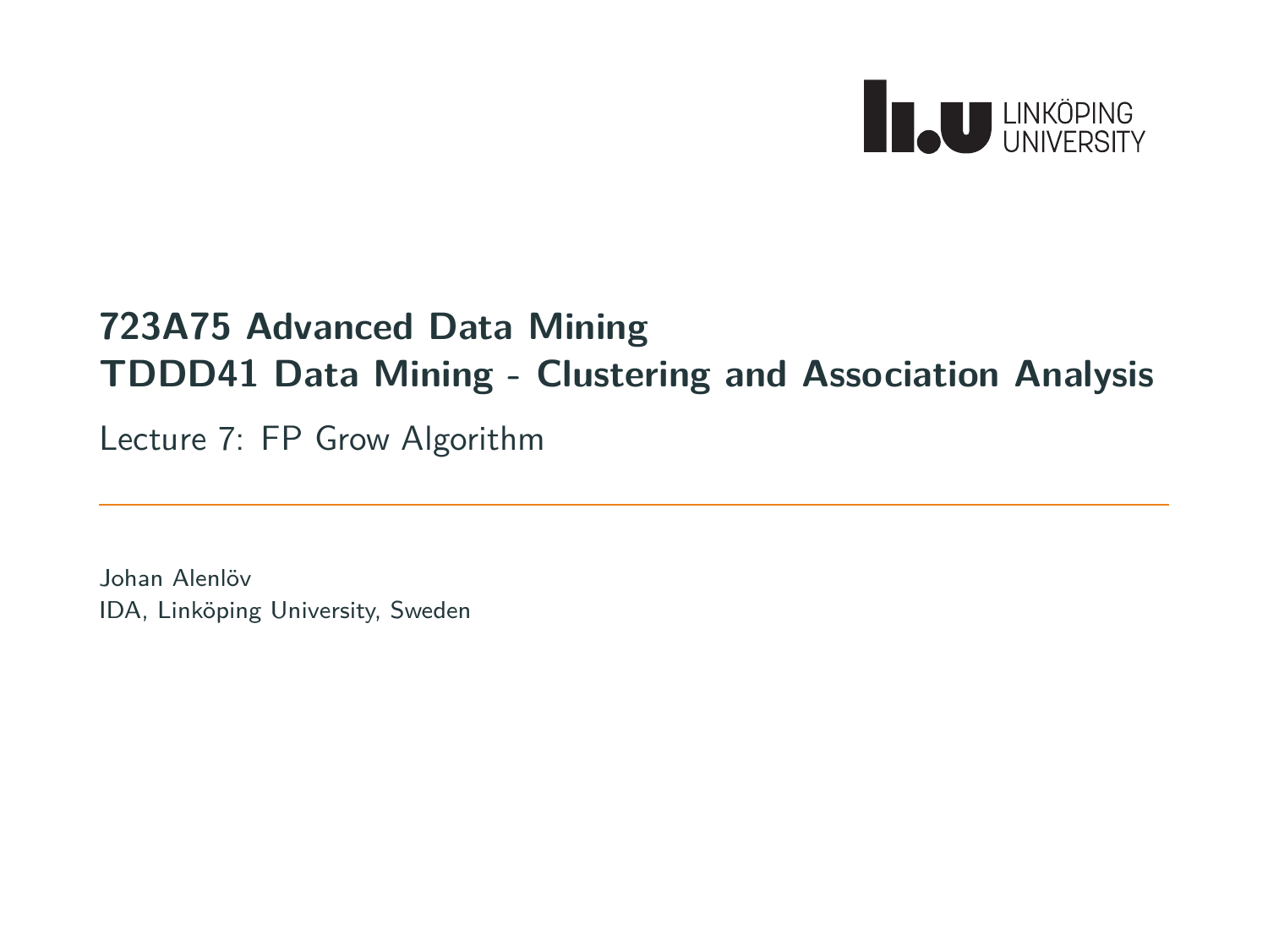- Content
	- Recap
	- Frequent Pattern (FP) Grow Algorithm
	- Exercise
	- Summary
- Litterature
	- Course Book. 2nd ed.: 5.2.4. 3rd ed.: 6.2.4
	- Han, J., Pei, J., and Yin, Y. **Mining Frequent Patterns without Candidate Generation**. In Proc. of the 2000 ACM SIGMOD Int. Conf. on Management of Data, 2000.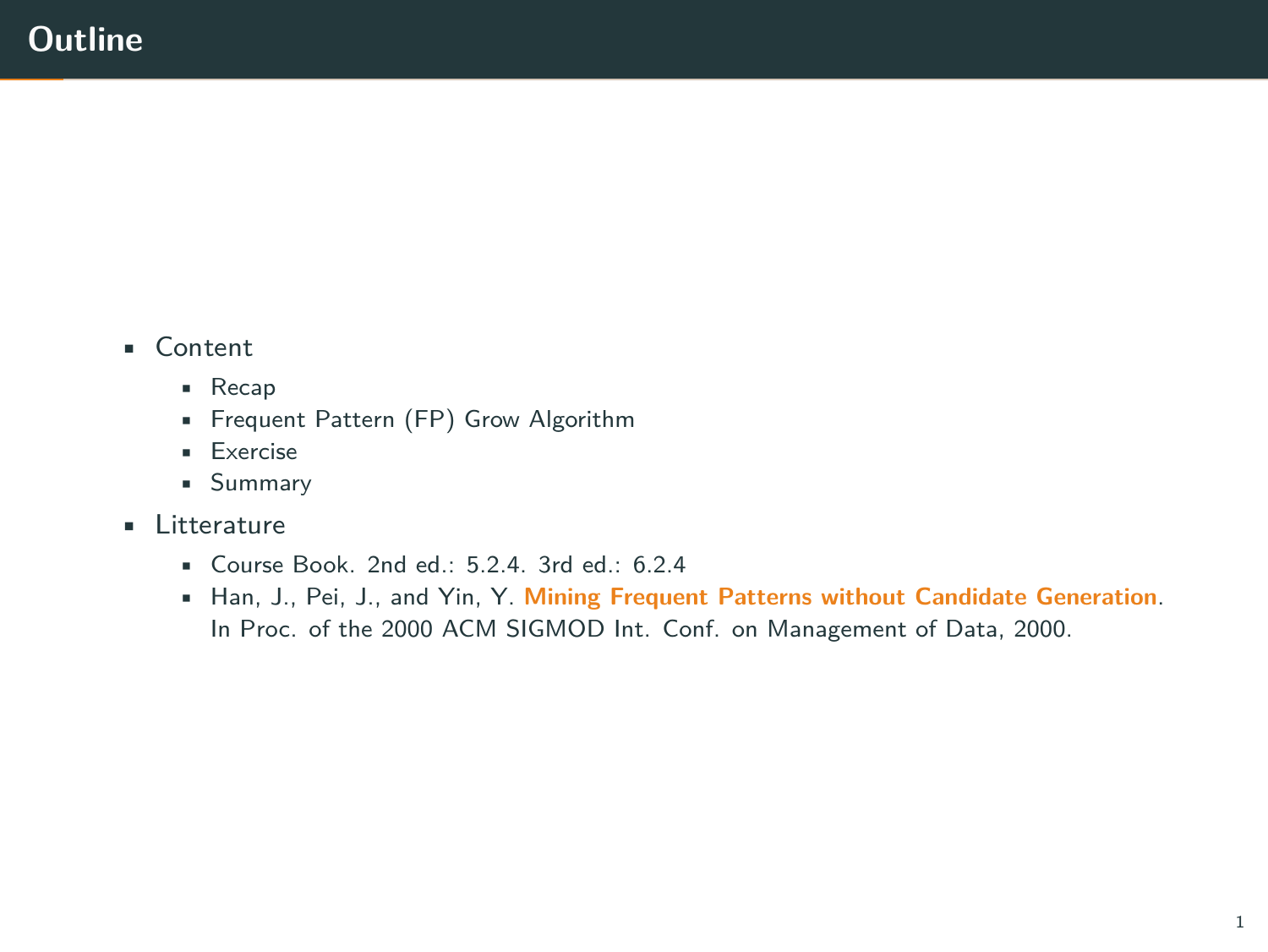• Given a database of transactions we want to find association rules,

```
Item_1, \ldots, Item_m \rightarrow Item_{m+1}, \ldots, Item_n(X \rightarrow Y)
```
with a **user-specified** minimum **support** and **confidence**.

- **•** support: Fraction of transactions that contains th full rule Item<sub>1</sub>, ..., Item<sub>n</sub>.  $(p(X, Y))$
- **confidence**: Fraction of transactions that contain  $\text{Item}_1, \ldots, \text{Item}_m$  which also contain Item<sub>*m*+1</sub>  $\rightarrow$  Item<sub>*n*</sub>. ( $p(Y|X)$ )
- We find the rules in two steps:
	- 1. Find all **frequent itemsets**
	- 2. Find all rules with minimum confidence from these sets.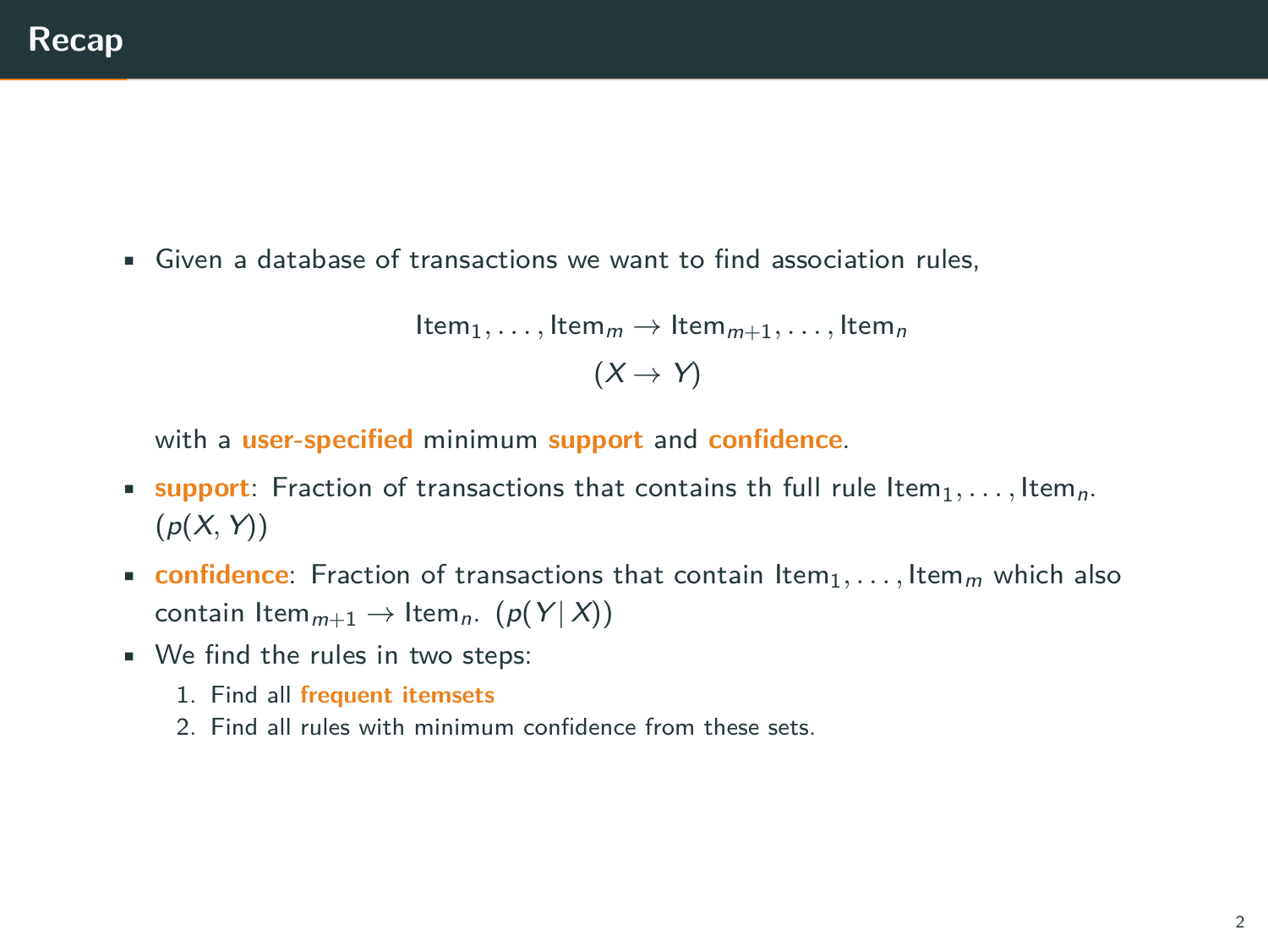- Using the following **apriori propeerty**:
	- Every subset of a frequent itemset is frequent.
	- Alternatively, every superset of an infrequent itemset is infrequent.
- The Apriori Algorithm works as follows:
	- 1. Find all 1-itemsets.
	- 2. Use the previous found frequent itemsets and the apriori property to generate candidates for the next frequent itemsets.
	- 3. Go through the candidates to find the itemsets.

Step 2 and 3 are repeated until no new frequent itemsets are found.

• We proved by induction that the algorithm is correct.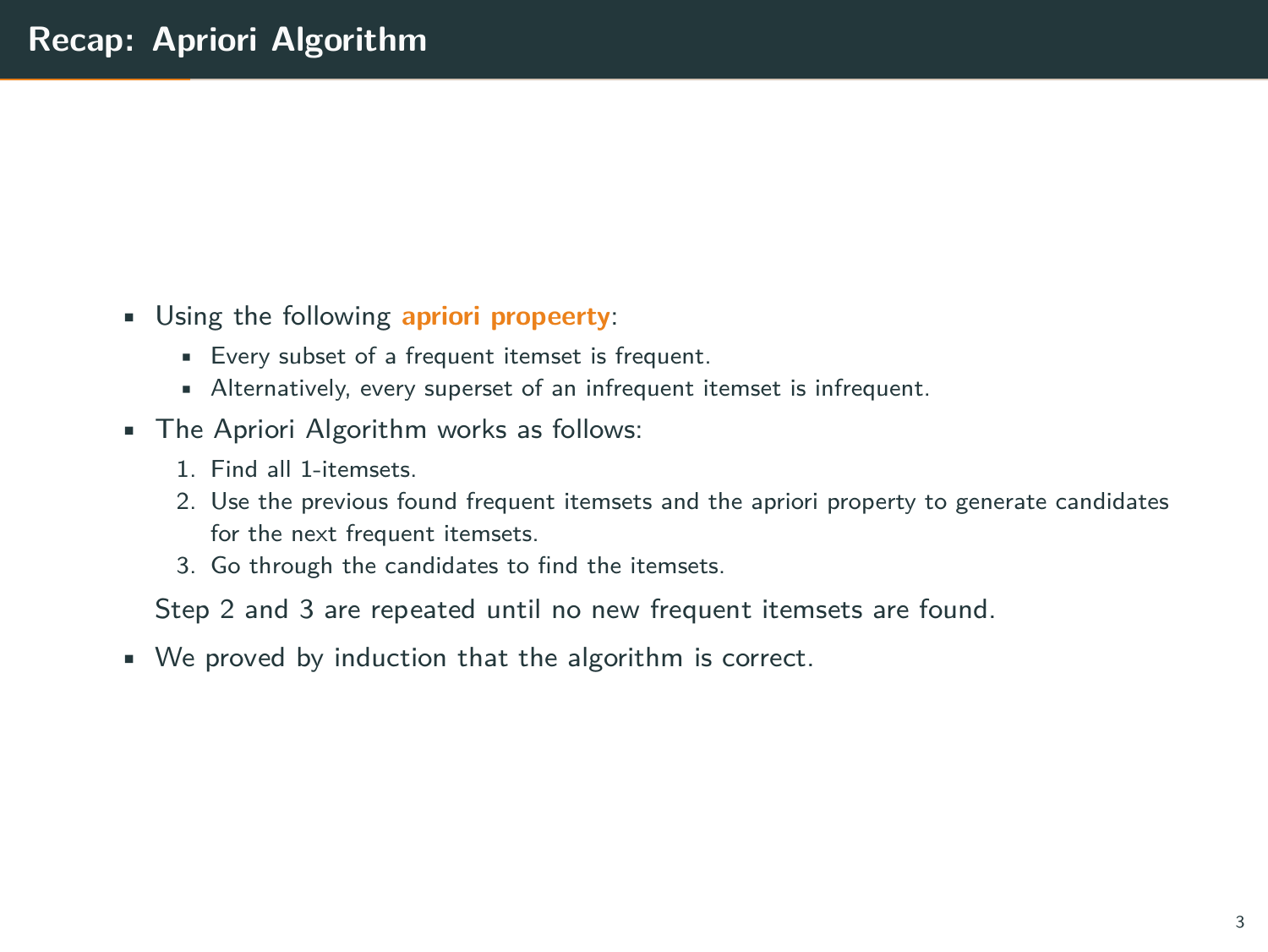#### **Recap: Generate rules**

• Given a large itemset *L* we wish to generate rules

$$
X\to L\setminus X,
$$

where  $X \subset L$ .

- These rules should have a **minimum confidence**.
- The algorithm uses the following **apriori property**:
	- If *X* does not result in a rule with minimum confidence for *L*, then neither does **any subset** *X ′ ⊂ X*,

 $\text{confidence}(X \to L \setminus X) = \frac{\text{support}(L)}{\text{support}(X)} \ge \frac{\text{support}(L)}{\text{support}(X')} = \text{confidence}(X' \to L \setminus X')$ 

- for all large itemsets  $l_k$  with  $k \geq 2$  do
- 2 call genrules(*lk*, *lk*, *minconf*)

**Algorithm**: genrules(*lk*, *am*, *minconf*) **Input**: A large itemset  $l_k$ , a set  $a_m \nsubseteq l_k$ , the minimum confidence *minconf*. **Output**: All the rules of the form  $a \rightarrow l_k \setminus a$  with  $a \subseteq a_m$  and confidence equal or above *minconf*. 1 A = { $(m-1)$ -itemsets  $a_{m-1} | a_{m-1} \subseteq a_m$ }<br>2 for all  $a_{m-1} \in A$  do 2 for all  $a_{m-1} \in A$  do<br>3 conf = support( $l_k$ ) / support( $a_{m-1}$ ) 3 conf = support( $l_k$ ) / support( $a_{m-1}$ ) // Confidence of the rule  $a_{m-1} \to l_k \setminus a_{m-1}$ <br>4 if conf > minconf then 4 if conf *≥ minconf* then 5 output the rule  $a_{m-1} \rightarrow l_k \setminus a_{m-1}$  with confidence=conf and support=support( $l_k$ ) 6 if  $m - 1 > 1$  then call genrules( $l_k$ ,  $a_{m-1}$ , *minconf*)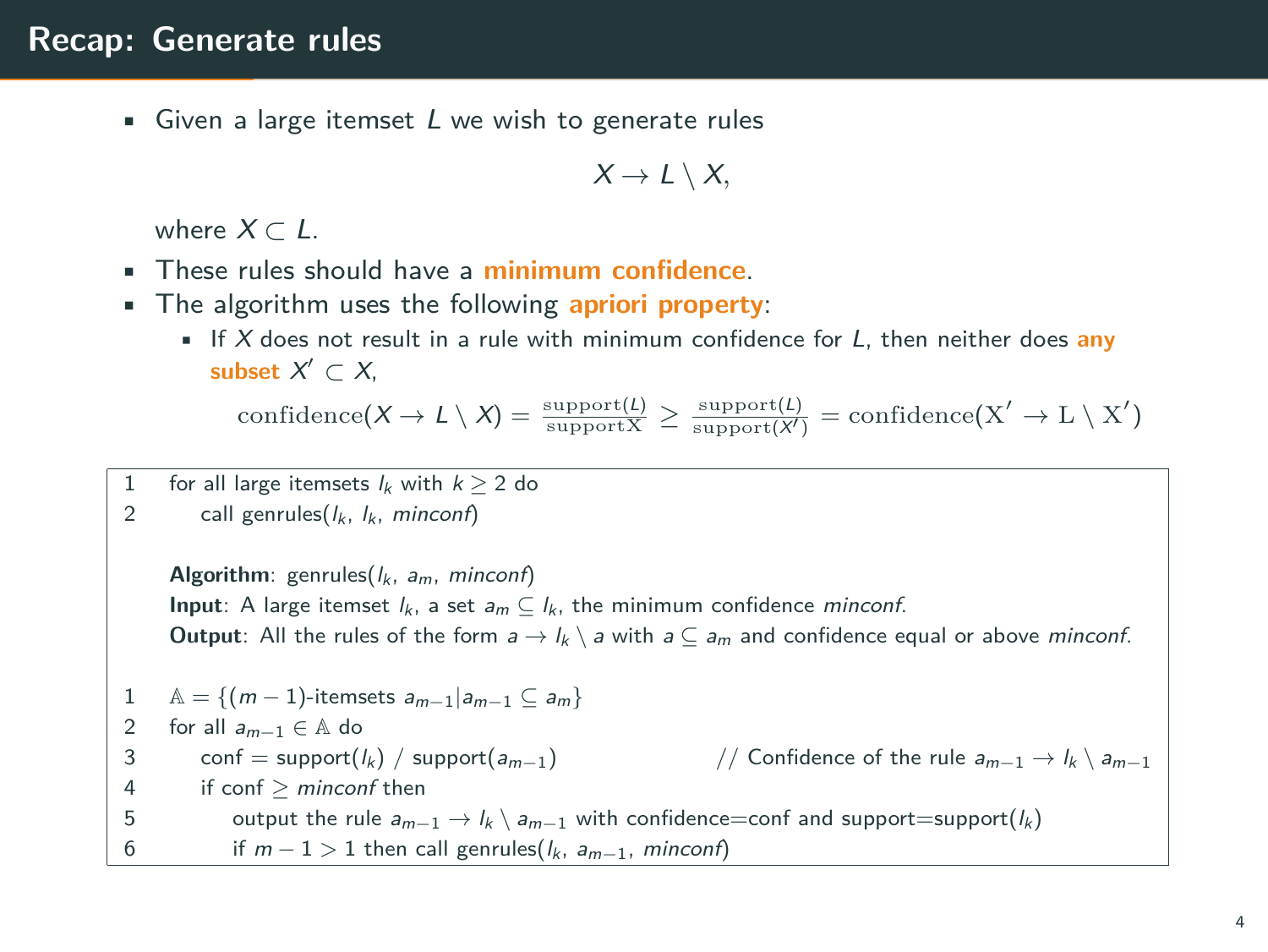#### **Recap: Rule Generation Algorithm Proof**

```
1 for all large itemsets l_k with k \geq 2 do<br>2 call generales l_k by minconfl
         2 call genrules(lk, lk, minconf)
     Algorithm: genrules(lk, am, minconf)
     Input: A large itemset lk, a set am ⊆ lk, the minimum confidence minconf.
     Output: All the rules of the form a \rightarrow lk \setminus a with a \subseteq am and confidence equal or above minconf.
     A = \{(m-1)-itemsets a_{m-1} | a_{m-1} \subseteq a_m\}2 for all a_{m-1} \in A do<br>3 conf = support(l_k) / support(a_{m-1})
3 conf = support(lk) / support(a<sub>m−1</sub>) // Confidence of the rule a<sub>m−1</sub> → lk \setminus a<sub>m−1</sub> 4 if conf > minconf then
         4 if conf ≥ minconf then
             \text{output the rule } a_{m-1} → l_k \setminus a_{m-1} with confidence=conf and support=support(l_k)
             if m − 1 > 1 then call genrules(l_k, a_{m−1}, minconf)
```
- We prove by contradiction that the rule generation algorithm is correct.
- Assume that the algorithm missed a rule. Let *am−*<sup>1</sup> *→ l<sup>k</sup> \ am−*<sup>1</sup> denote one of the missing rules with the largest antecedent. Then,
	- Note that  $l_k$  has minimum support and, thus, it is outputted by the apriori algorithm since this is correct.
	- **•** Then, the rule generation algorithm cannot have missed the rule if  $m = k$ .
	- Moreover if *m < k*, then

$$
\mathrm{confidence}(a_m \rightarrow l_k \setminus a_m) = \mathrm{support}(l_k)/\mathrm{support}(a_m) \geq \mathrm{support}(l_k)/\mathrm{support}(a_{m-1})
$$

 $=$  confidence( $a_{m-1}$   $\rightarrow$   $l_k$   $\langle a_{m-1}$ )  $\geq$  *minconf.* 

- Note that the algorithm didn't miss the rule  $a_m \rightarrow l_k \setminus a_m$ .
- Then the algorithm couldn't have missed the rule  $a_{m-1}$   $\rightarrow$   $l_k \setminus a_{m-1}$ .
- This contradicts our assumption and, thus, the algorithm is correct.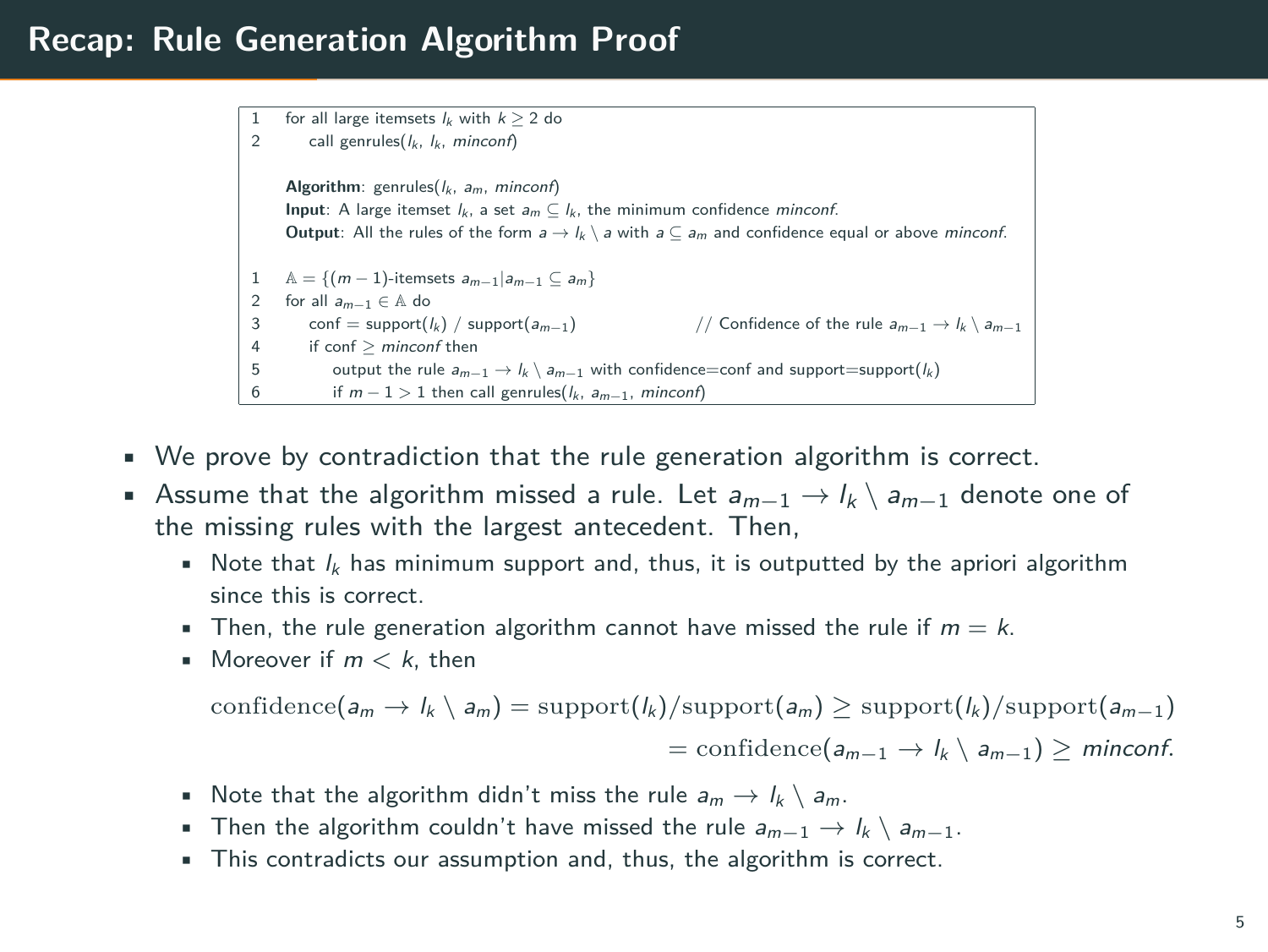• As previous, assume that we have access to some transactional data,

| Tid           | ltems                  |
|---------------|------------------------|
| ı             | F. A. C. D. G. I. M. P |
| $\mathcal{P}$ | A, B, C, F, L, M, O    |
| 3             | B, F, H, J, O, W       |
| 4             | B, C, K, S, P          |
| 5             | A, F, C, E, L, P, M, N |

- The FP grow algorithm returns all frequent itemsets **without candidate generation** and may save time and space.
- First, it finds frequent 1-itemsets and **sorts the frequent items within each transaction in support decending order**, e.g. with *minsup* = 3

| Tid | ltems         |  |
|-----|---------------|--|
| ı   | F. C. A. M. P |  |
| 2   | F, C, A, B, M |  |
| 3   | F. B          |  |
| 4   | C, B, P       |  |
| 5   | F, C, A, M, P |  |

• Then it outputs the frequent 1-itemsets, F, C, A, B, M, and P.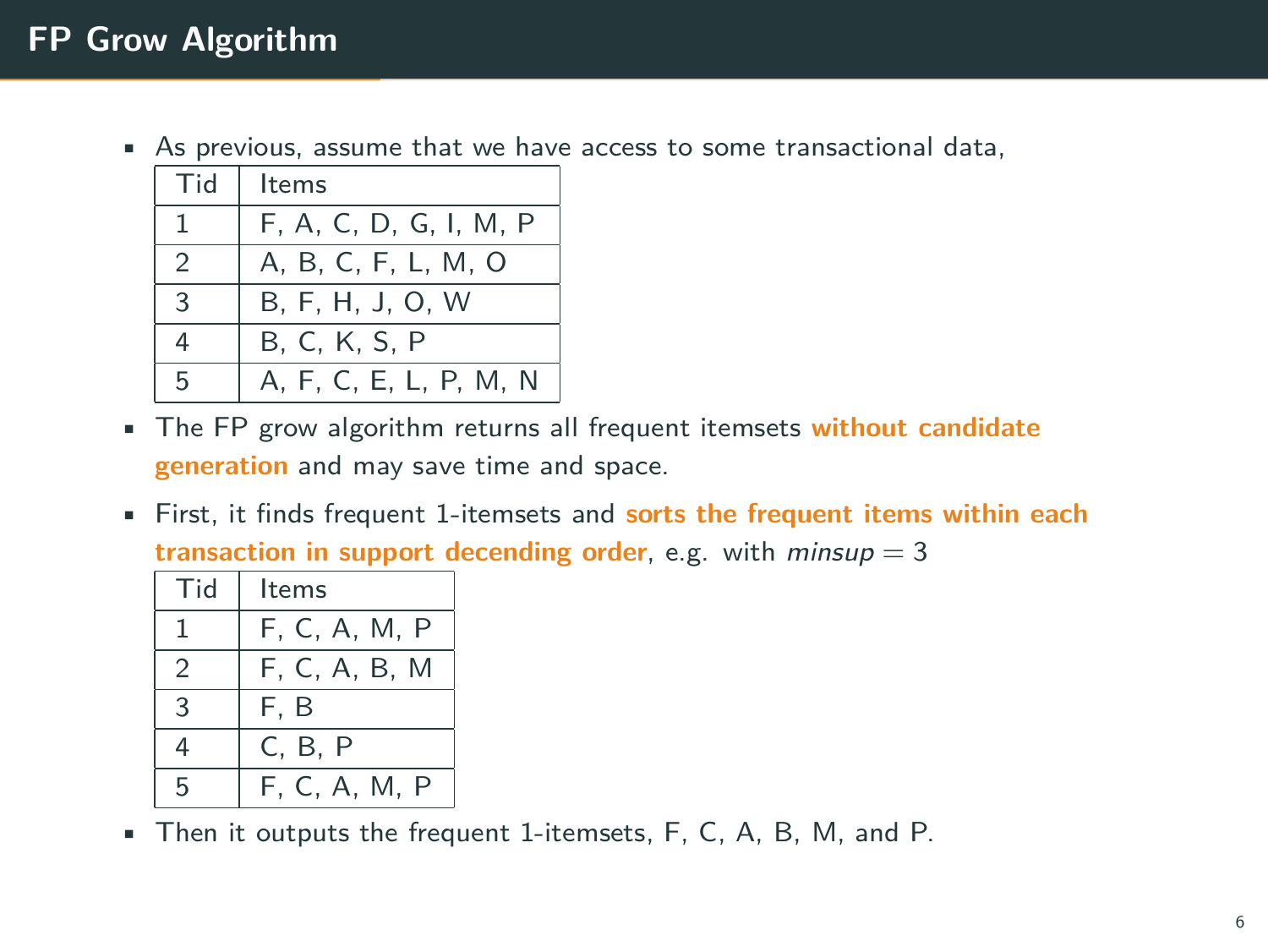| Tid           | Items         |  |
|---------------|---------------|--|
|               | F. C. A. M. P |  |
| $\mathcal{P}$ | F, C, A, B, M |  |
| 3             | F.B           |  |
| 4             | C, B, P       |  |
| 5             | F, C, A, M, P |  |

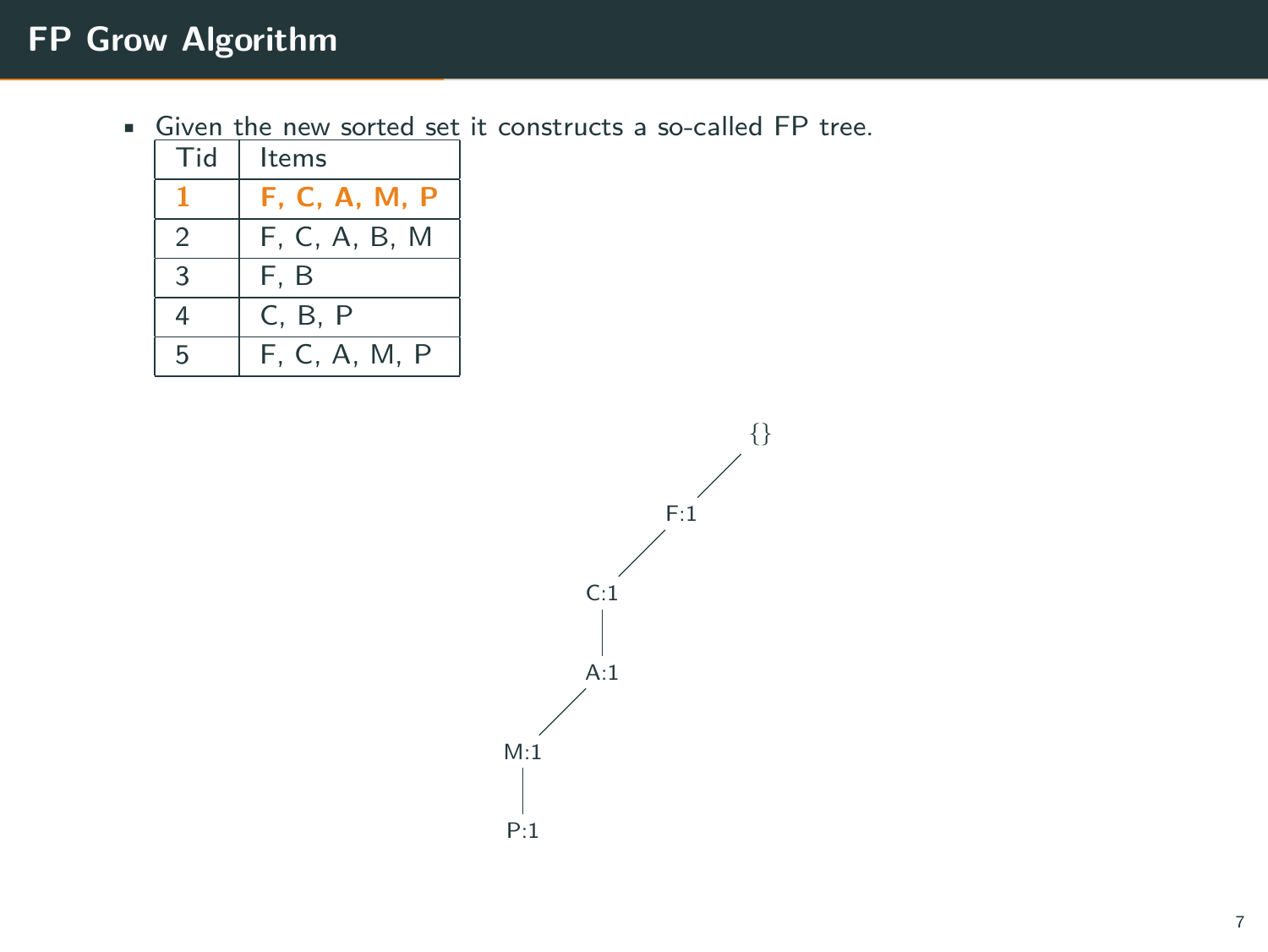| Tid | Items         |  |
|-----|---------------|--|
|     | F, C, A, M, P |  |
| 2   | F. C. A. B. M |  |
| 3   | F.B           |  |
| 4   | C, B, P       |  |
| 5   | F, C, A, M, P |  |

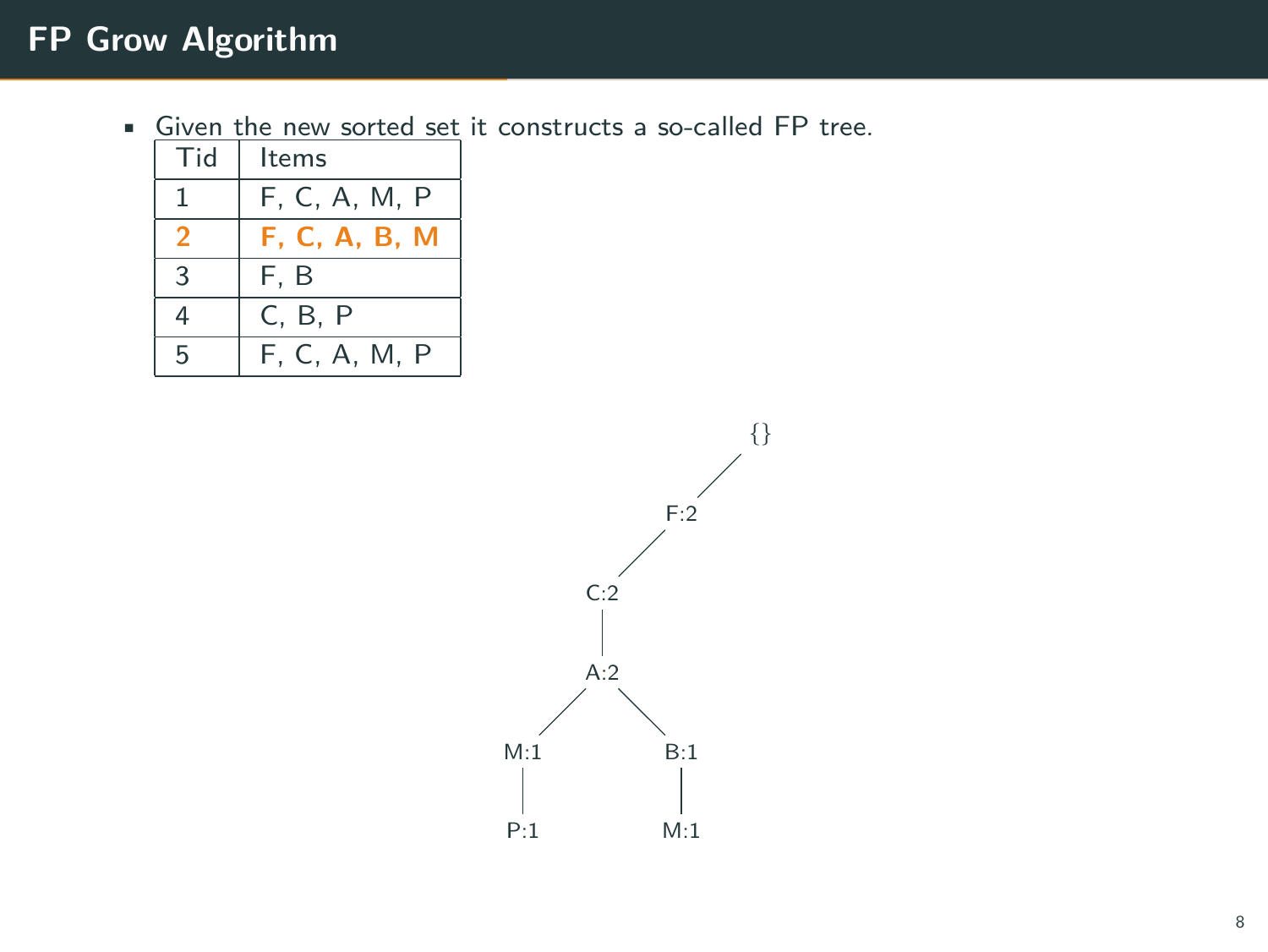| Tid            | Items         |
|----------------|---------------|
|                | F, C, A, M, P |
| $\mathfrak{D}$ | F, C, A, B, M |
|                | F.B           |
| 4              | C, B, P       |
| 5              | F. C. A. M. P |

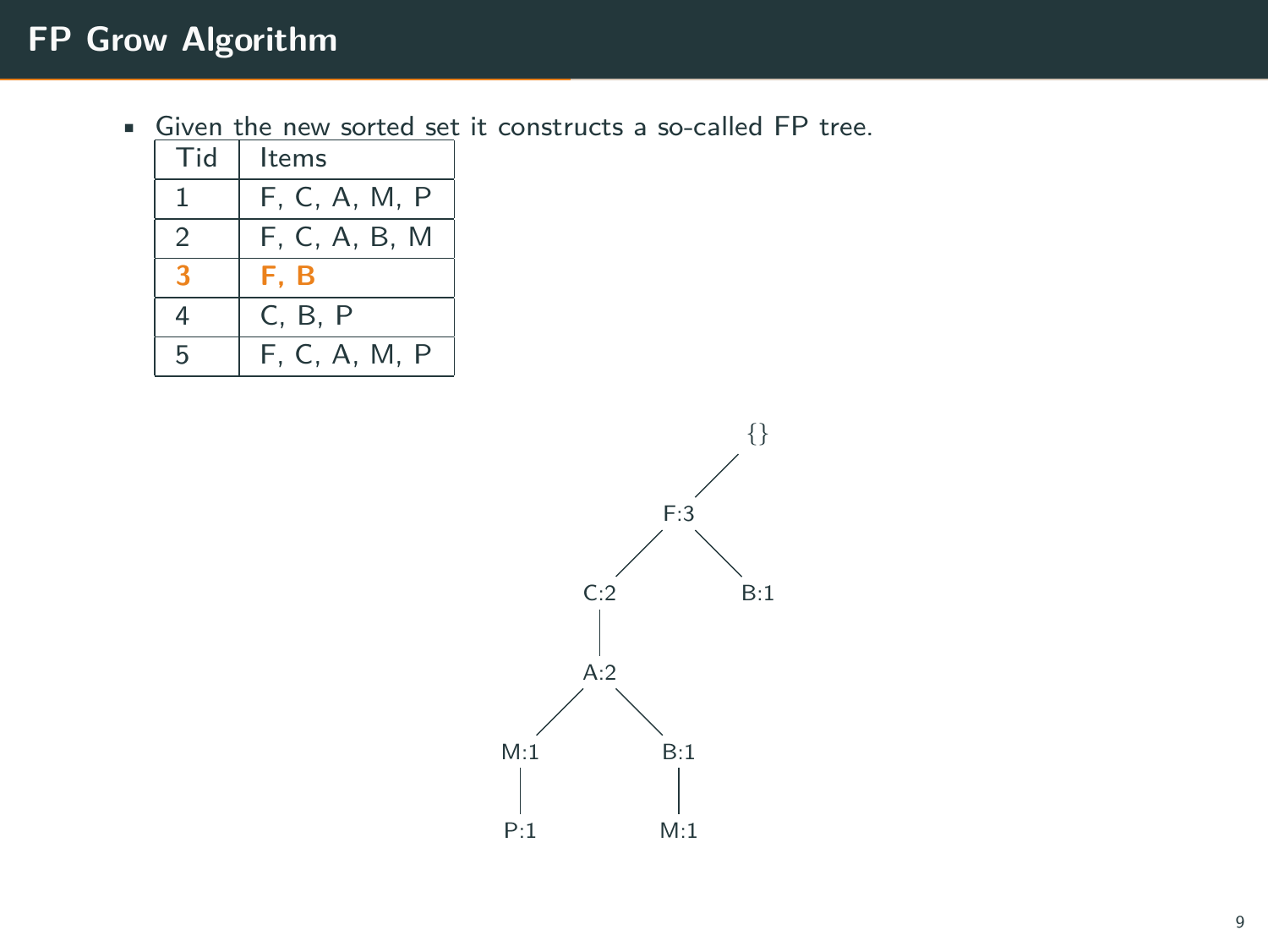| Tid            | Items          |
|----------------|----------------|
|                | F, C, A, M, P  |
| $\mathfrak{D}$ | F, C, A, B, M  |
| 3              | F. B           |
|                | <b>C. B. P</b> |
| 5              | F. C. A. M. P  |

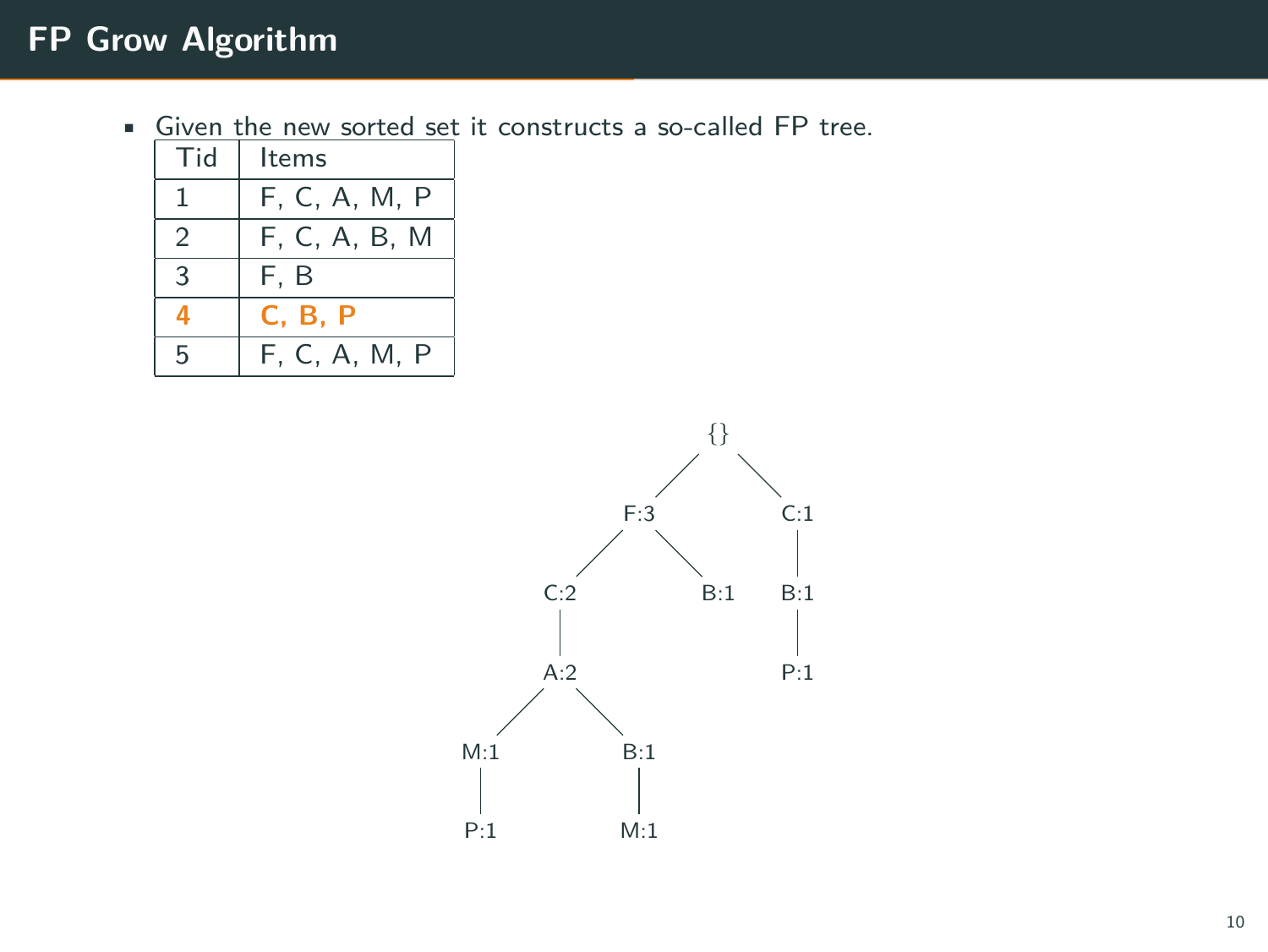• Given the new sorted set it constructs a so-called FP tree.

| Tid           | Items                |
|---------------|----------------------|
|               | F, C, A, M, P        |
| $\mathcal{P}$ | F, C, A, B, M        |
| 3             | F.B                  |
| 4             | C, B, P              |
|               | <b>F. C. A. M. P</b> |



• Finally, it mines the FP tree for frequent itemsets instead of the original database.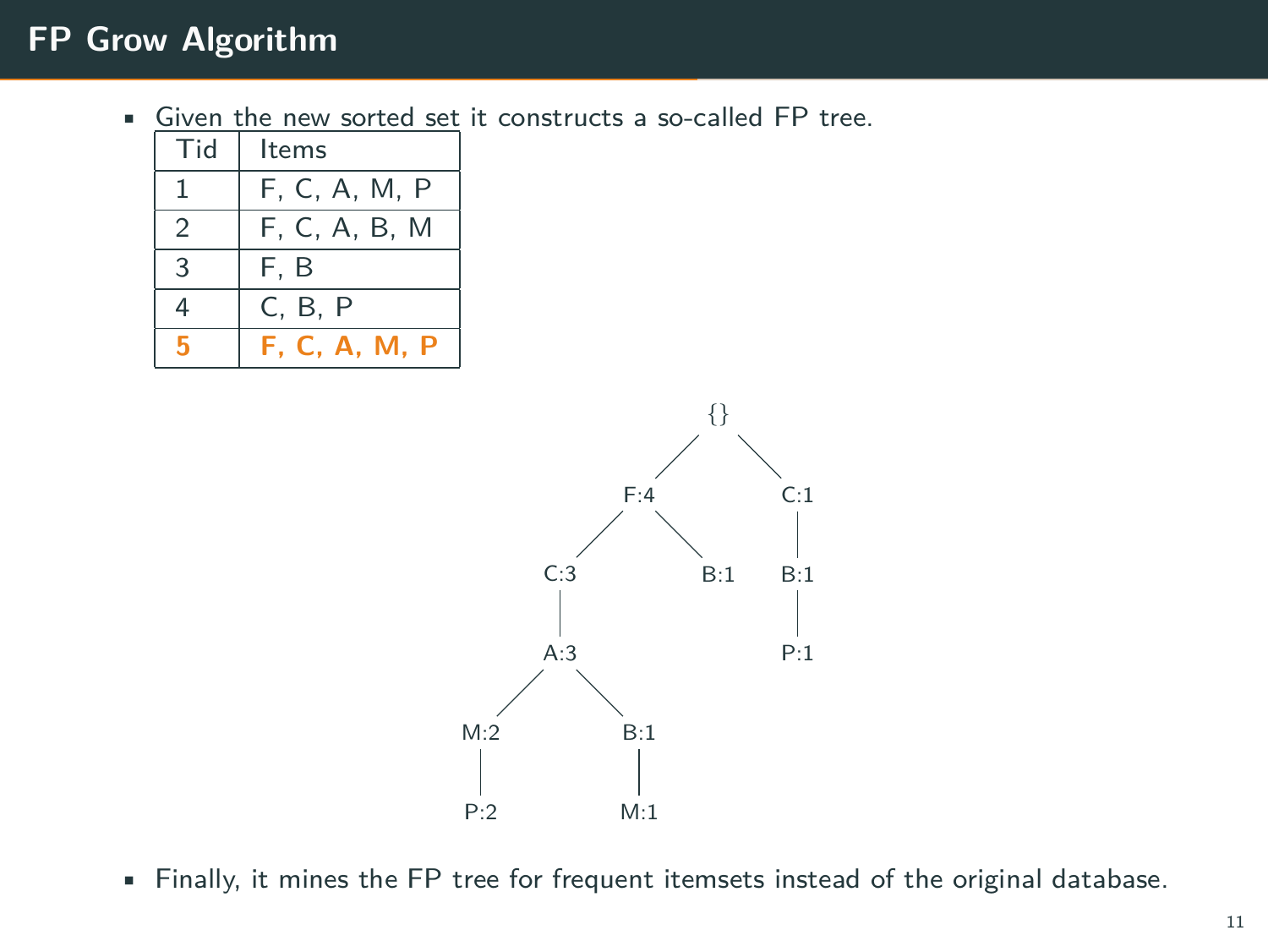```
Algorithm: FP-tree(D, minsup)
    Input: A transactional database D, and the minimum support minsup.
    Output: The FP tree for D and minsup.
1 Count support for each item in D
2 Remove the infrequent items from the transactions in D
3 Sort the items in each transaction in D in support descending order
4 Create a FP tree with a single node T with T.name = NULL
5 for each transaction I ∈ D do
6 insert-tree(I, T)
    Algorithm: insert-tree(I_1, \ldots, I_m, T)
    Input: An itemset I_1, \ldots, I_m, and a node \top in the FP tree.
    Output: Modified FP tree.
1 if T has a child N such that N.name = I_1.name then
2 N.count + +
3 else
4 create a new child N of T with N.name = I_1.name and N.count = 1
5 if m > 1 then
6 insert-tree (I_2, ..., I_m, N) 12
```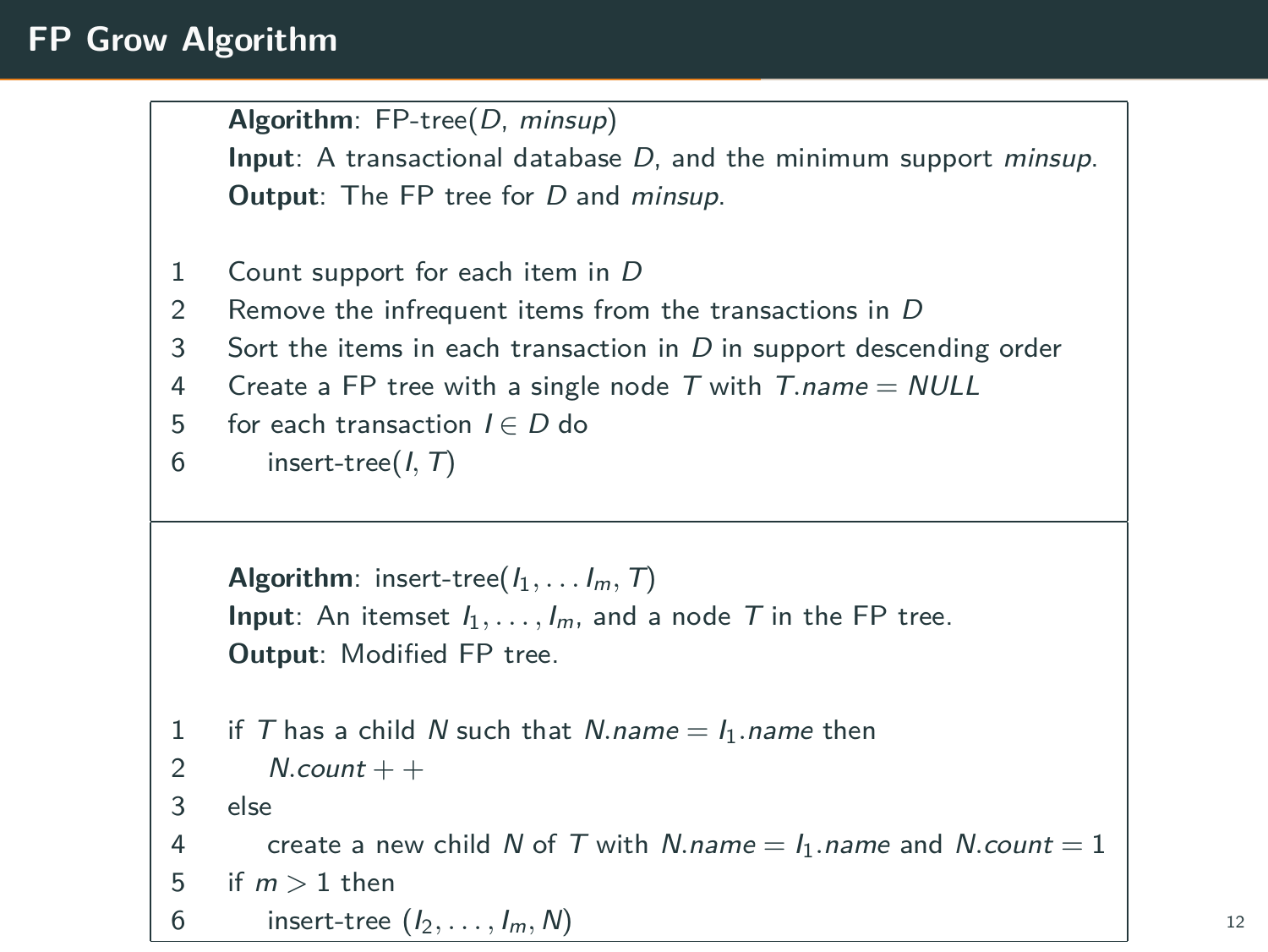$\bullet$  The X-conditional database consists of all the prefix paths leading to X in the FP tree.



- The support of each prefix path in the conditional database is equal to the count of X for that prefix path.
- The X-conditional database contains all the itemsets in *D* that end with X.
- It is enough to mine the X-conditional database to find all the frequent itemsets in *D* that end with X.
- Re-start the algorithm for the X-conditional database, i.e. call the FP grow algorithm recursively.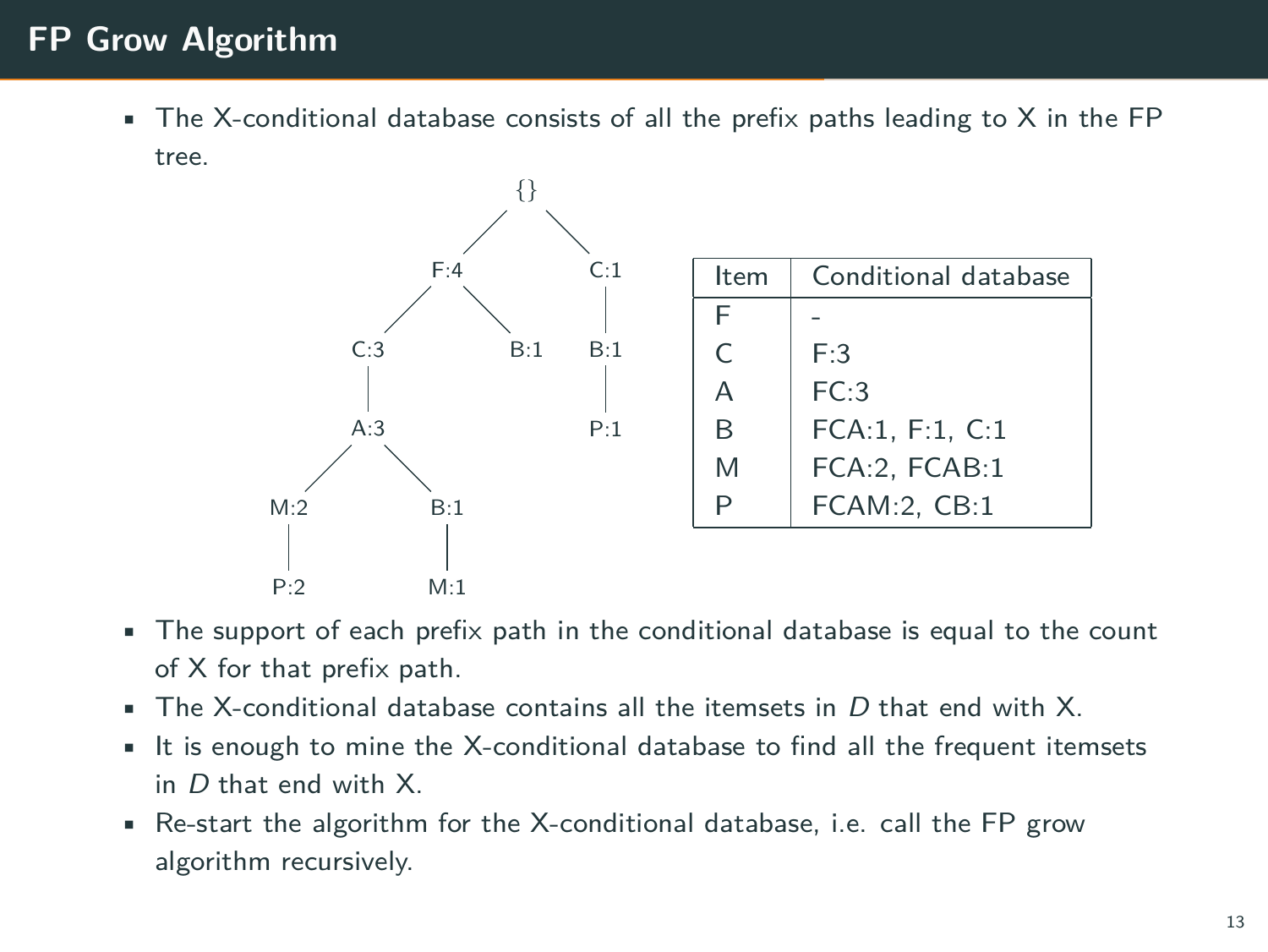• If we look at the M-conditional database, (*{*FCA : 2*,* FCAB : 1*}*)

| l ip | Items      |
|------|------------|
|      | F, C, A    |
| 2    | F. C. A    |
| 3    | F, C, A, B |
|      |            |

• After finding the frequent 1-itemsets and sorting the transactions we have

| id | Items         |
|----|---------------|
|    | F.<br>C.<br>д |
| 2  | F<br>г.<br>А  |
|    | ℶ             |

- Output the frequent 1-itemsets, adding M as suffix (FM, CM, AM)
- Build the FP tree and the conditional databases.



• Restart the algorithm for the FM, CM, and AM condtional databases.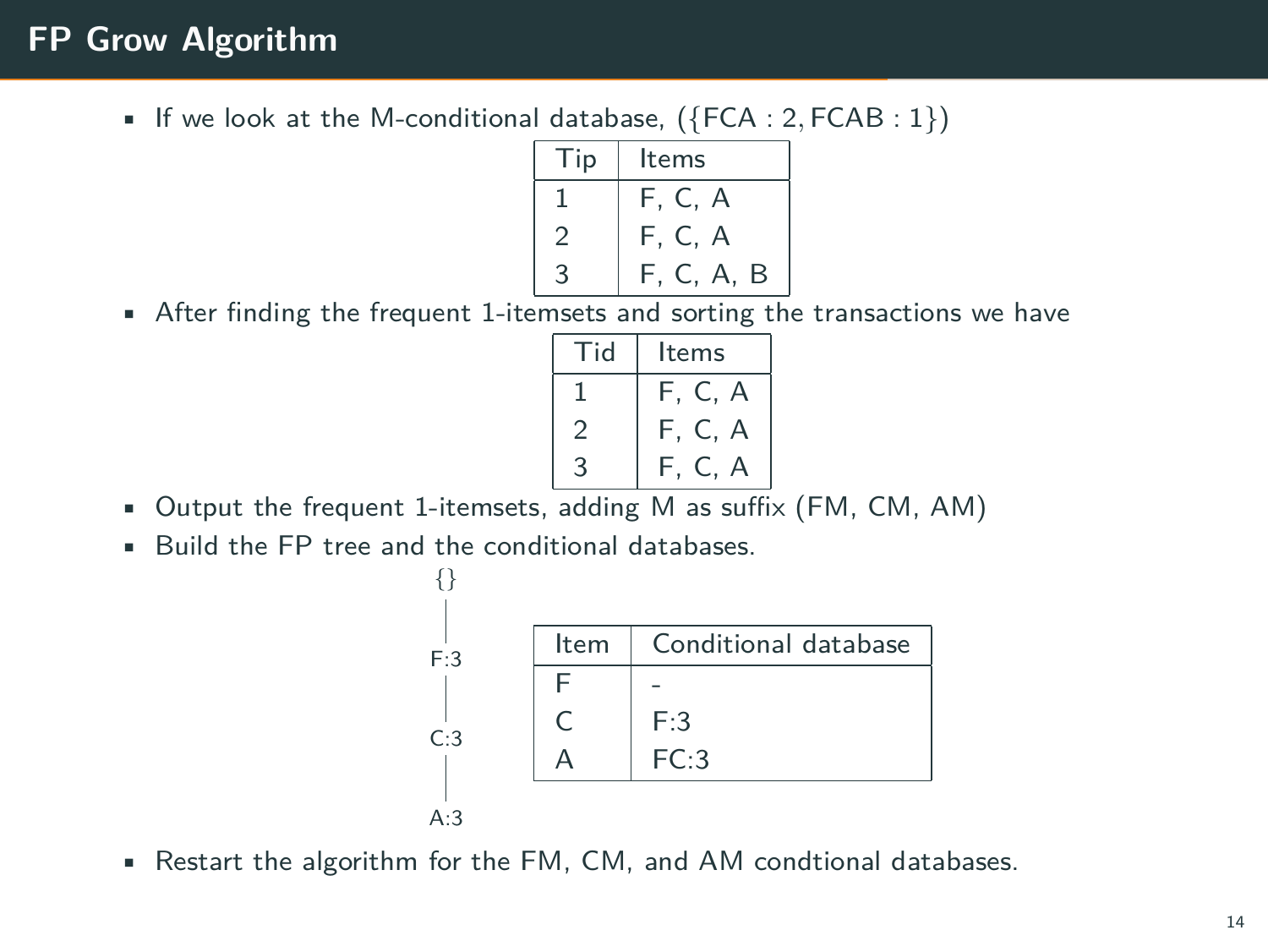• For the AM-conditional database (*{*FC : 3*}*), or

| Tid | Items   |
|-----|---------|
|     | F.C     |
|     | F.<br>C |
| 3   | F<br>C. |

• After finding the 1-itemsets and sorting the transactions we have

| Гid | ltems   |
|-----|---------|
|     | F<br>Č. |
| ン   | F<br>Ξ  |
| 2   |         |

- Output th 1-itemsets, adding AM as a suffix. (FAM and CAM).
- Build the FP tree and the econditional databases.

|         | Item | Conditional database |
|---------|------|----------------------|
| F:3     |      |                      |
|         |      | F:3                  |
| $\cdot$ |      |                      |

• Restart the algorithm for the FAM and CAM conditional databases.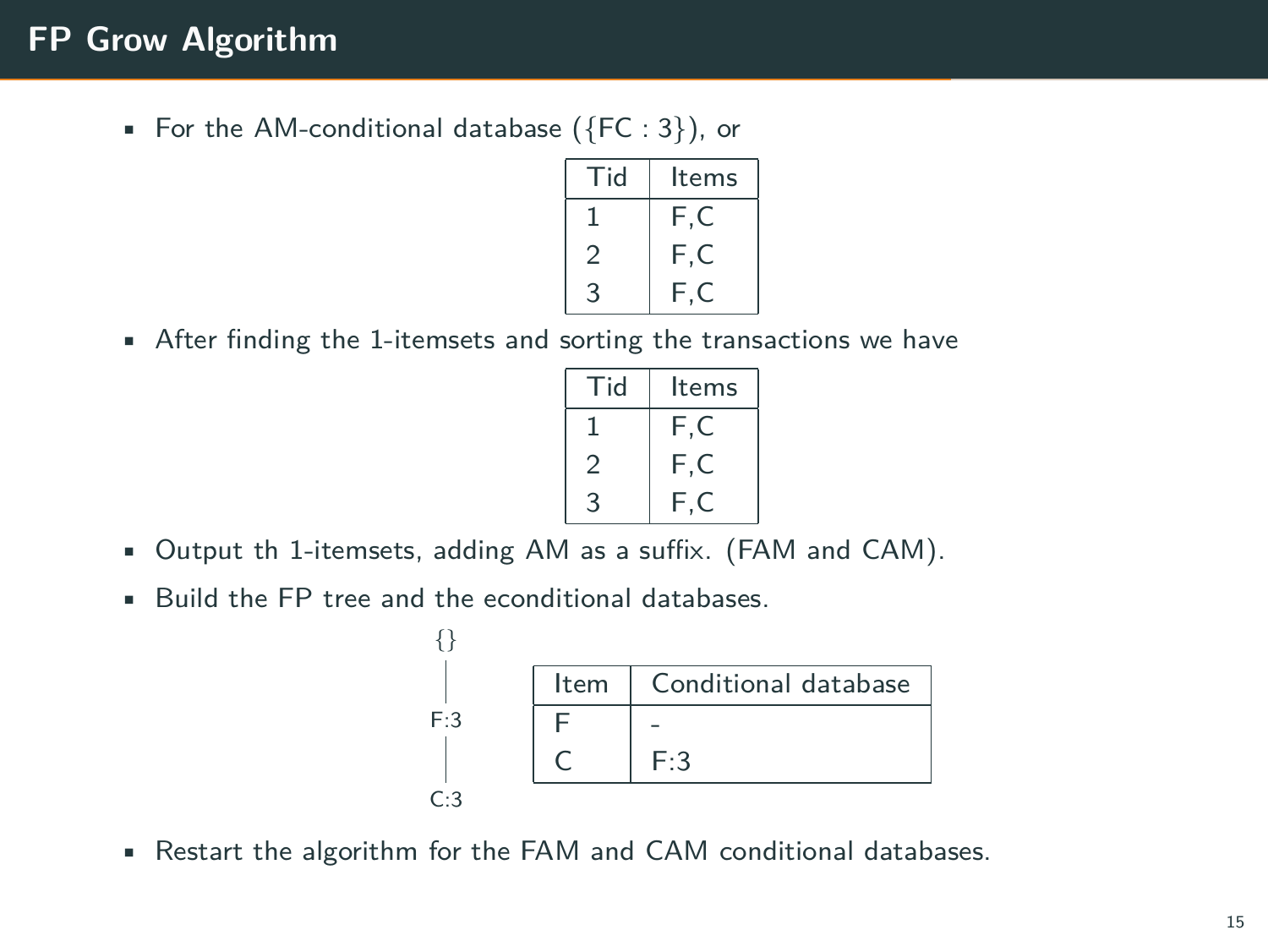• For the CAM-conditional database (*{*F : 3*}*), or

| Гid | Items |
|-----|-------|
|     |       |
|     | Α     |
| ว   |       |

• After finding the 1-itemsets and sorting the transactions we have

| Гid | Items |
|-----|-------|
|     | Ē     |
|     | F     |
| ς   |       |

- Output th 1-itemsets, adding CAM as a suffix. (FCAM).
- Build the FP tree and the econditional databases. *{}*

F:3

| Item |
|------|
|      |

• Conditional database is empty. Backtrack.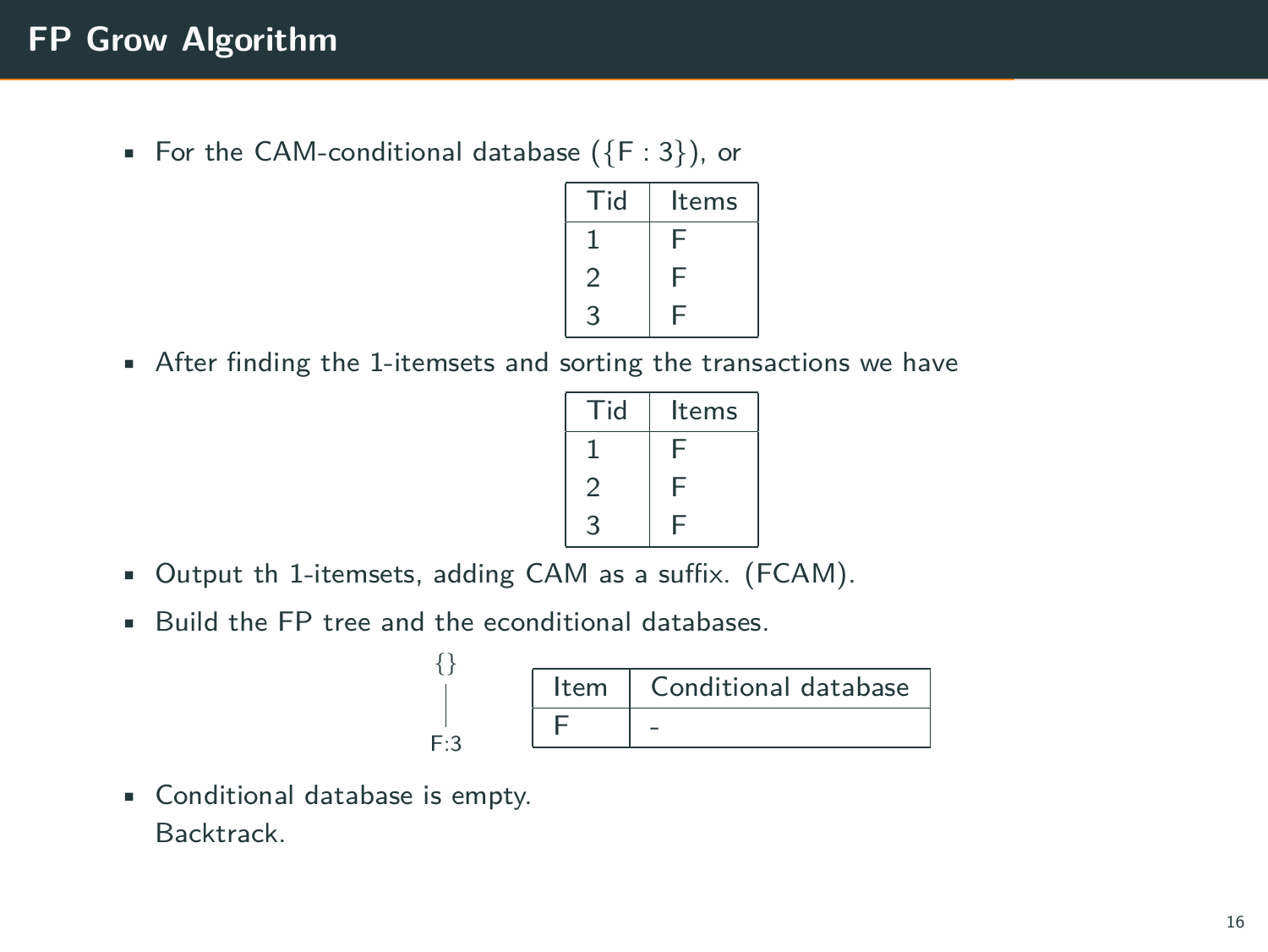• To mine the FP tree *Tree*, call FP-grow(*Tree*, NULL, *minsup*).

|              | <b>Algorithm:</b> FP-grow( <i>Tree, <math>\alpha</math>, minsup</i> )                                                        |  |  |
|--------------|------------------------------------------------------------------------------------------------------------------------------|--|--|
|              | <b>Input:</b> A FP tree <i>Tree</i> , an itemset $\alpha$ , and the minimum support <i>minsup</i> .                          |  |  |
|              | <b>Output:</b> All the itemsets in <i>Tree</i> that end with $\alpha$ and have <i>minsup</i> .                               |  |  |
|              |                                                                                                                              |  |  |
| $\mathbf{1}$ | for each item $X$ in Tree do                                                                                                 |  |  |
| 2            | output the itemset $\beta = X \cup \alpha$ with support=X.count                                                              |  |  |
| 3            | build the $\beta$ conditional database and the corresponding FP tree Tree <sub><math>\beta</math></sub>                      |  |  |
| 4            | if Tree <sub><math>\beta</math></sub> is not empty then call FP-grow (Tree <sub><math>\beta</math></sub> , $\beta$ , minsup) |  |  |
|              |                                                                                                                              |  |  |

• The algorithm above can be made more efficient by adding the lines below.

| 0.1 | if <i>Tree</i> has a single branch then                                             |
|-----|-------------------------------------------------------------------------------------|
| 0.2 | for each combination $\beta$ of the nodes in the branch do                          |
| 0.3 | output the itemset $\beta \cup \alpha$ with support = min $_{X \in \beta} X$ .count |
| 04  | else                                                                                |

• The FP grow algorithm is correct.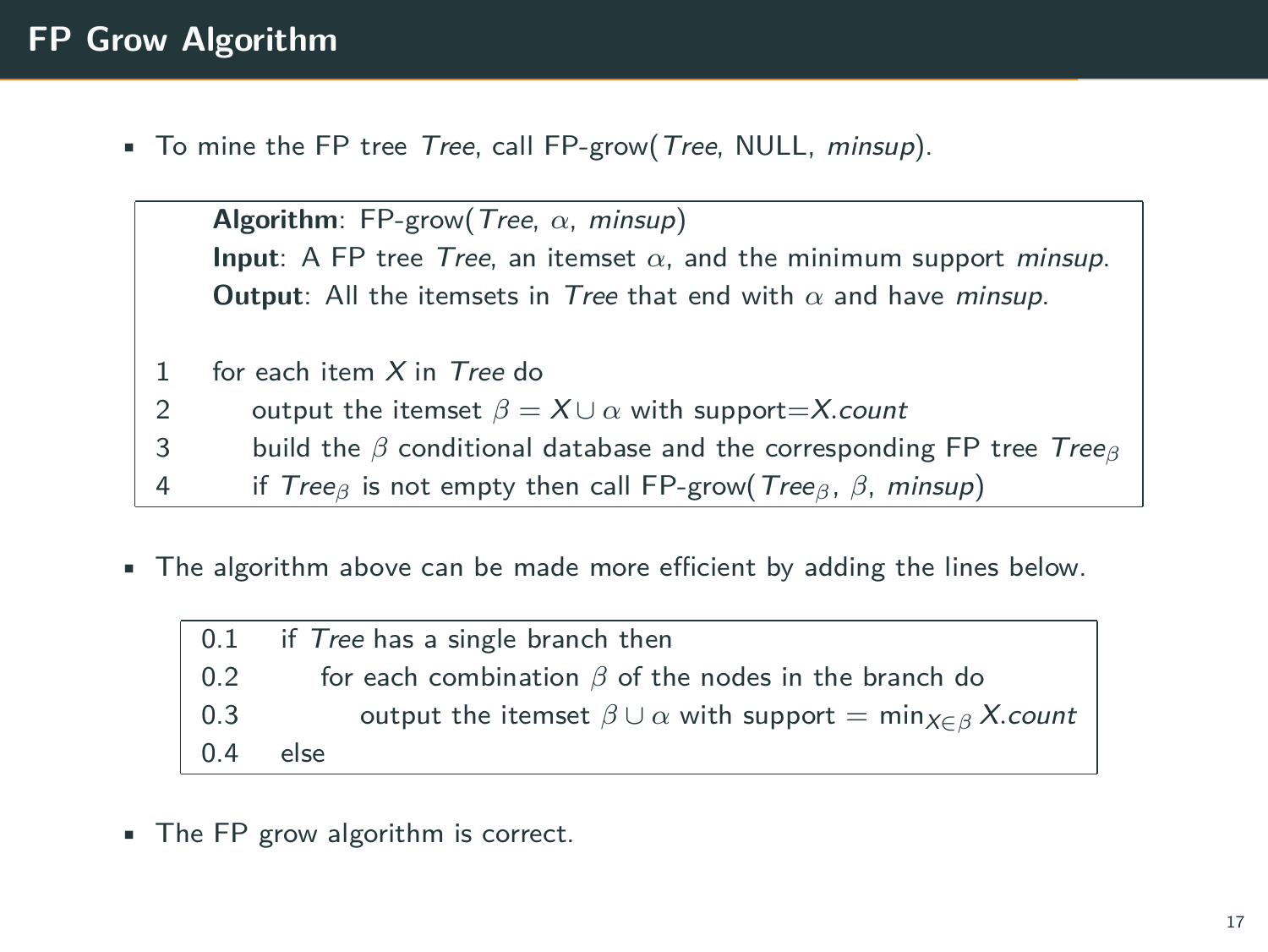• With small values for *minsup*, there are many and long candidates, which implies long runtime due to expensive operations such as pattern matching, subset checking, storing, etc.

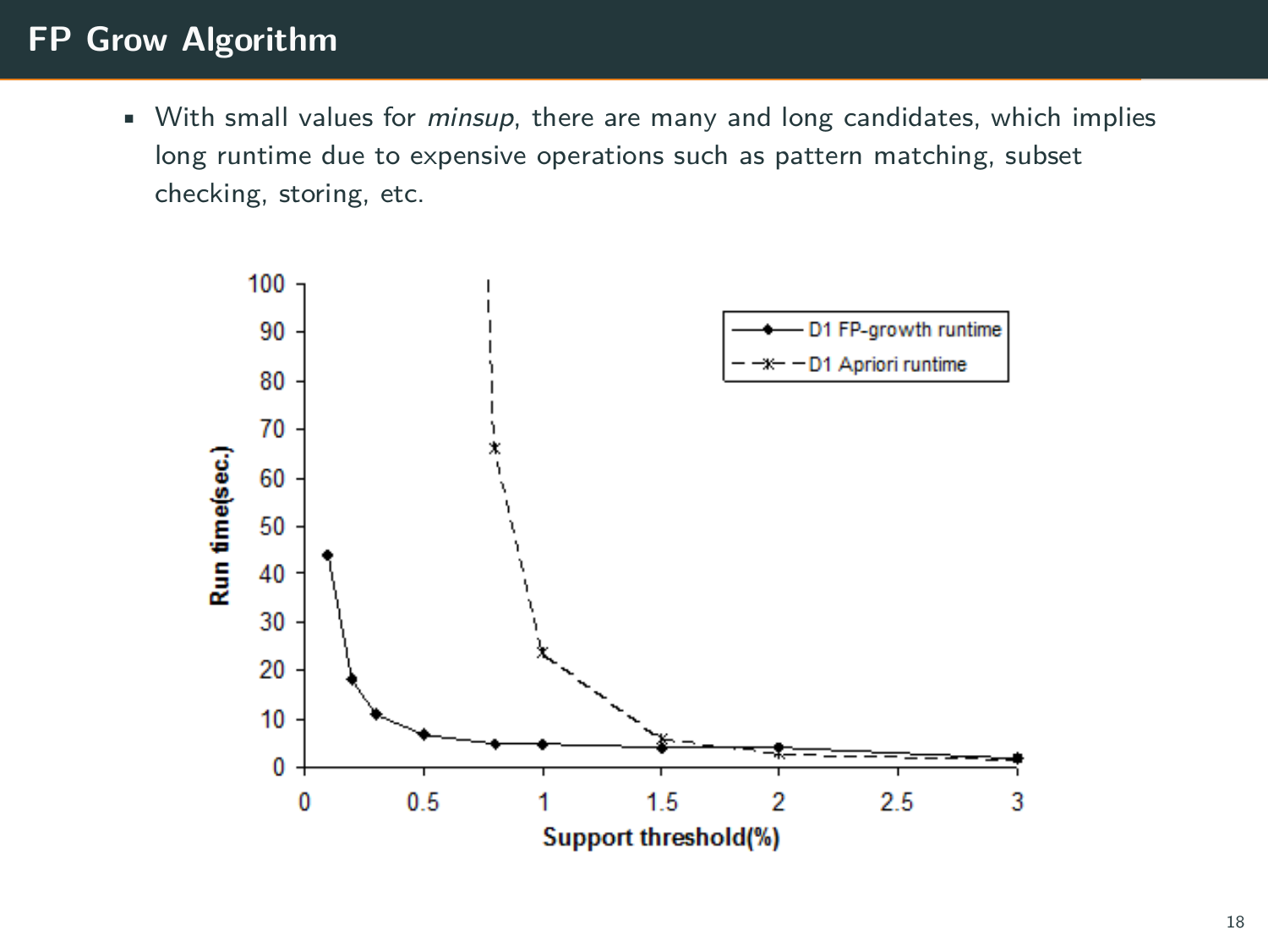• Run the FP grow algorithm on the database below with *minsup* 2.

| Tid            | Items      |
|----------------|------------|
| 1              | A, B, E    |
| $\overline{2}$ | B. D       |
| 3              | B. C       |
| 4              | A, B, D    |
| 5              | A, C       |
| 6              | B, C       |
| $\overline{7}$ | A, C       |
| 8              | A, B, C, E |
| 9              | A, B, C    |

- Show the execution details (i.e. FP tree construction, conditional databases, recursive calls), not just the frequent itemsets found.
- Solution:  $\{A, B, C, D, E, AB, AC, AE, BC, BD, BE, ABC, ABE\}$